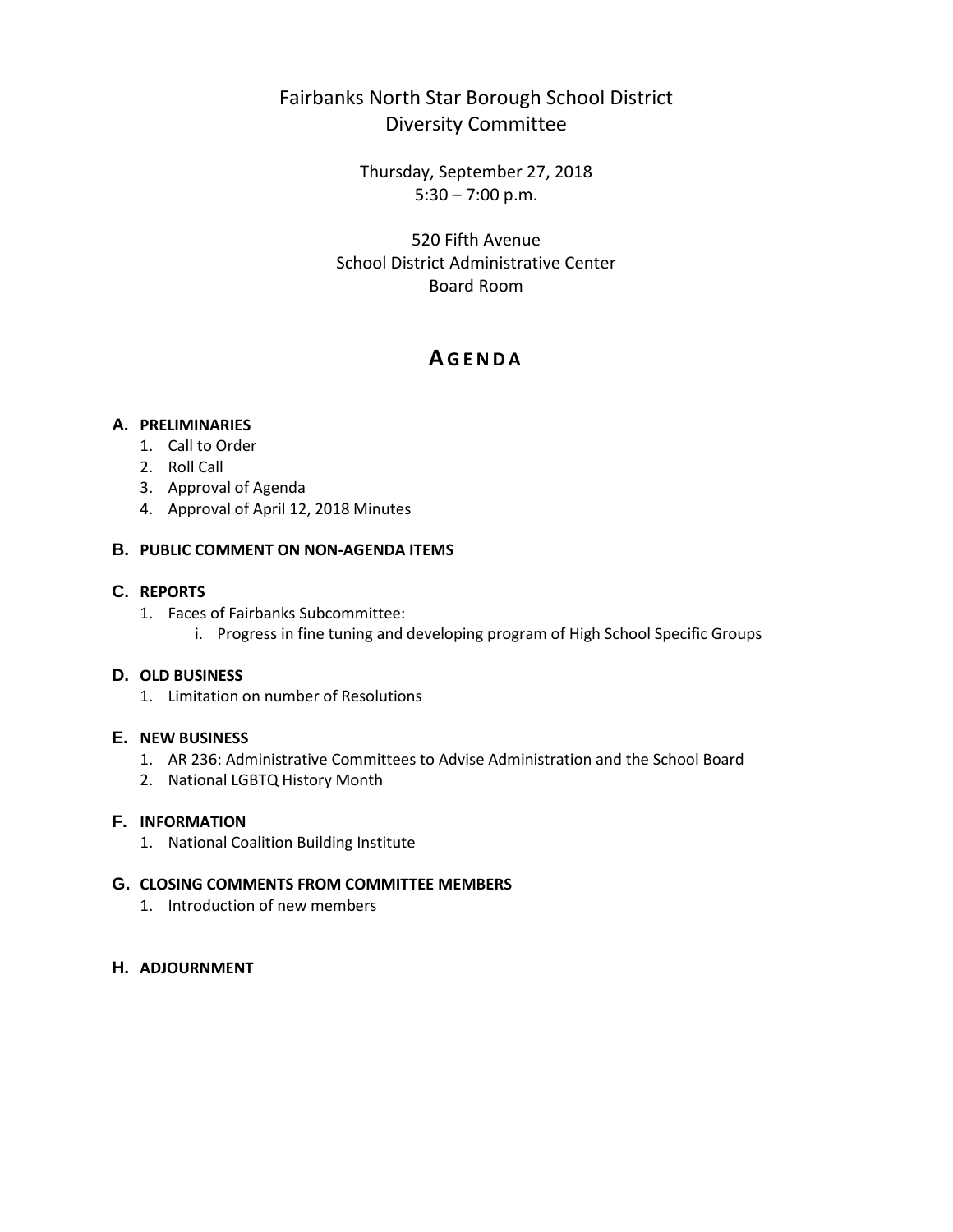### \*DRAFT\* Diversity (LGBTQ) Resolution

WHEREAS, The Fairbanks North Star Borough School District does not discriminate on the basis of race, ethnicity, color, religion, creed, sex, age, national origin, physical or mental disability, marital status, changes in marital status, pregnancy, parenthood, sexual orientation, gender identity or veteran status.

WHEREAS, numerous individuals in the LGBTQ community, globally, nationally, and locally, have made substantial contributions and accomplishments; and

WHEREAS, the LGBTQ community makes up an increasing portion of the Fairbanks North Star Borough School District, as students, families, faculty, educators, and administrative staff; and

WHEREAS, the Fairbanks North Star Borough School District, strives to foster protections and the interactions of diverse groups by allowing students the opportunity to acknowledge the history and contributions of role models from across the community and to represent and celebrate all of its students; and

WHEREAS, the LGBTQ community and youth continue to face social, economic, political and institutional discrimination and oppression; and

WHEREAS, gay, lesbian, and bisexual youth are four times more likely than their straight peers to attempt suicide and LGBT victimization, such as physical or verbal harassment or abuse, increases the likelihood of self-harming behavior by 2.5 times on average (Trevor Project); and

WHEREAS, numerous studies assert that providing internal protections for LGBTQ faculty and students, directly promotes academic and social success, as well as safety and security; and

WHEREAS, the Fairbanks North Star Borough School District serves as a role model for inclusion, equity, protection, and representation for its students, faculty, and communities; and

WHEREAS, nationally October has been designated as *National LGBTQ History Month,* to expose the prejudice and discrimination that LGBTQ people face, and to celebrate their diversity and accomplishments from a source of empowerment and engagement; and

NOW, THEREFORE, BE IT RESOLVED, the Fairbanks North Star Borough Board of Education recognizes October 1, 2018 – October 31, 2018 as National LGBTQ History Month, as an act of solidarity in promoting a society where all our young people feel supported and affirmed.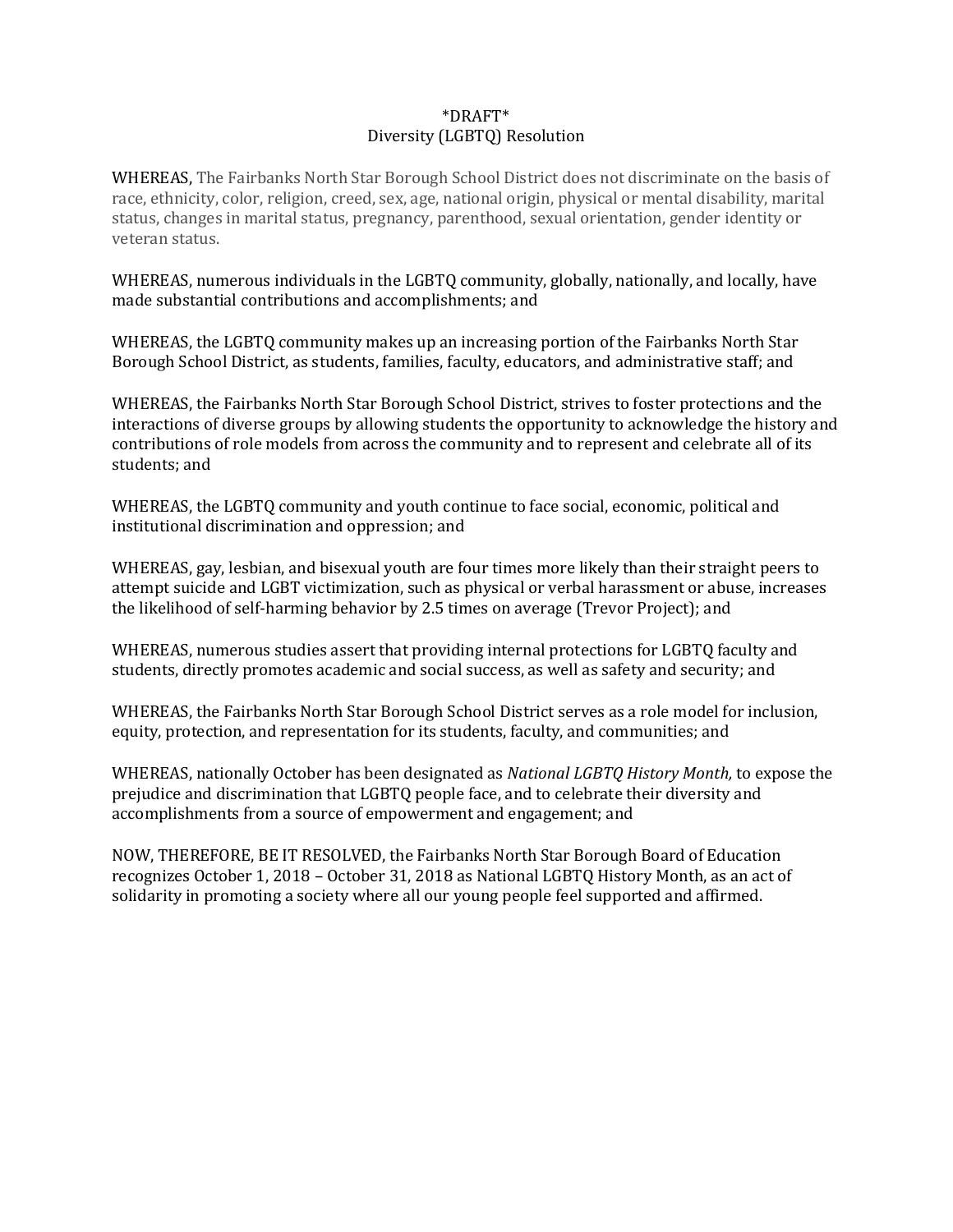# Fairbanks North Star Borough School District

Board Diversity Committee

Regular Meeting **MEETING MINUTES** April 12, 2018

# **I. PRELIMINARIES**

### 1. **Call to Order**

The meeting was called to order by Tanya Coty at 5:37 p.m. in the Board Room of the FNSBSD Administrative Center at 520 Fifth Avenue.

# 2. **Roll Call / Introductions**

Flora Roddy Barbara Wiley Carrie Bragonier Jazzanne Gordon-Fretwell Rose O'Hara-Jolley Alyssa Quintyne Marilyn Russell Ashley Strauch

Administrative support present: Tanya Coty Sara McBride

Guest:

Members absent: Sharon McConnell Maxine Dilbert Jay Stebbins Tresha Nash Tayler Alonzo-Taggart Brianne Greay Margo Griffith

# **3**. **Approval of Agenda**

Jazzanne Gordon-Fretwell made a motion to approve the agenda. Flora Roddy seconded the motion and it carried unanimously.

## **4. Approval of the Minutes**

Minutes of the January 18, 2018 meeting were reviewed. Jazzanne Gordon-Fretwell made a motion to approve the minutes as submitted. Flora Roddy seconded the motion and it carried unanimously.

### **J. PUBLIC COMMENT ON NON-AGENDA ITEMS** N/A

# **K. REPORTS:**

N/A

- **L. OLD BUSINESS**
	- 1. **Topic: "Faces of Fairbanks"**